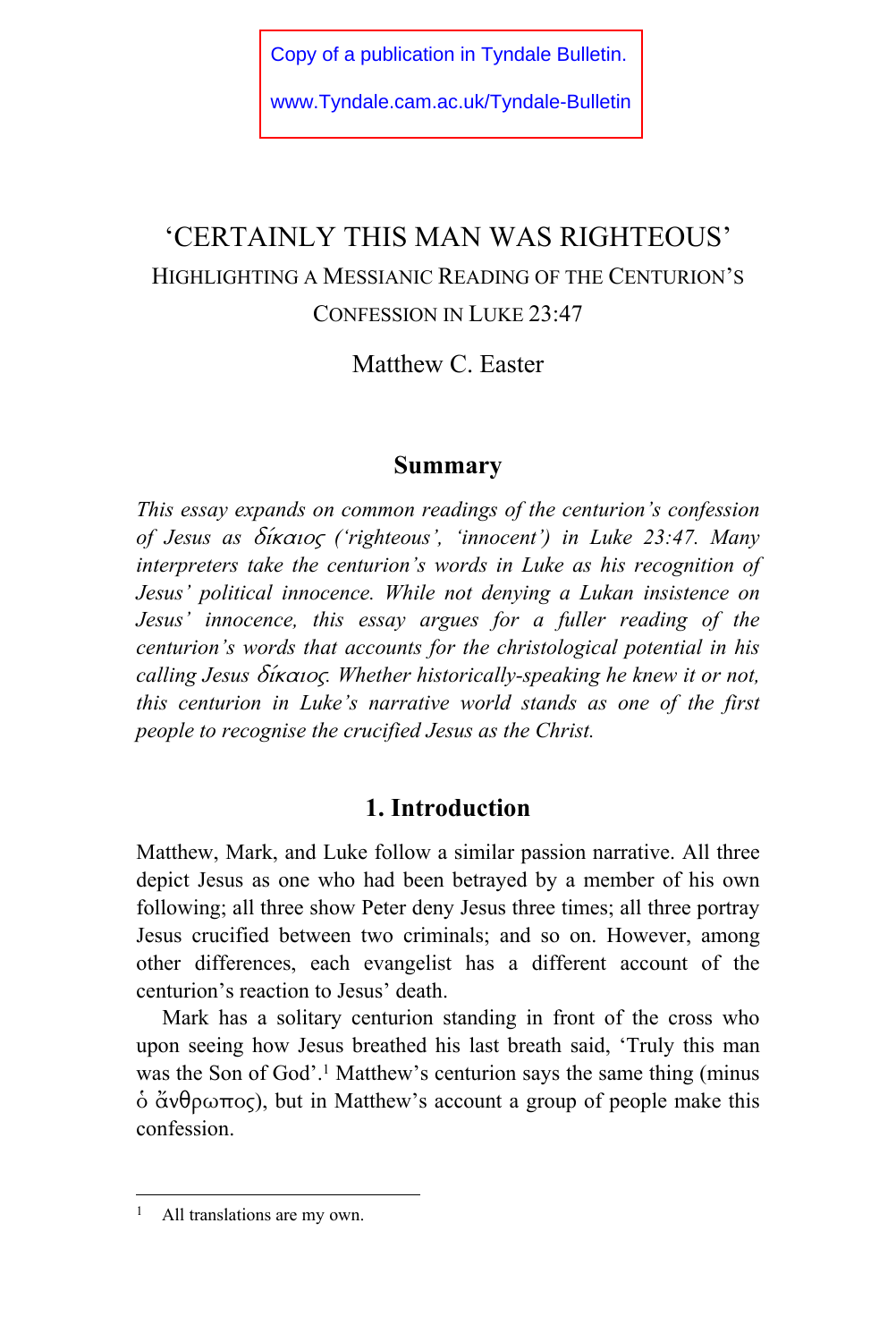## 36 TYNDALE BULLETIN 63.1 (2012)

| Matthew 27:54             | Mark 15:39          | Luke 23:47              |
|---------------------------|---------------------|-------------------------|
| ὁ δὲ ἑκατόνταρχος καὶ     | ίδὼν δὲ ὁ           | ἰδὼν δὲ ὁ ἑκατοντάρχης  |
| οί μετ' αύτοῦ τηροῦντες   | κεντυρίων           |                         |
| τον' Ιησοῦν               |                     |                         |
|                           | ό παρεστηκὼς ἐξ     |                         |
|                           | ἐναντίας αὐτοῦ      |                         |
| ίδόντες τον σεισμον       | ότι ο <b>ύ</b> τως  |                         |
| καὶ τὰ γενόμενα           | ἐξέπνευσεν          | Τὸ γενόμενον            |
| έφοβήθησαν σφόδρα,        |                     | έδόξαζεν τὸν θεὸν       |
| λέγοντες: ἀληθῶς θεοῦ     | εἶπεν: ἀληθῶς       | λέγων: ὄντως ὁ          |
| υίὸς ἦν οὗτος.            | οὗτος ὁ ἄνθρωπος    | άνθρωπος ούτος          |
|                           | υἱὸς θεοῦ ἦν.       | δίκαιος ἦν.             |
| But the centurion         | But the centurion   | But when the centurion  |
| and the ones with him     |                     |                         |
| guarding Jesus,           |                     |                         |
|                           | who was standing in |                         |
|                           | front of him,       |                         |
| when they saw             | when he saw         | saw                     |
| the earthquake and        | how he breathed his |                         |
| the things happening,     | last,               | what happened,          |
| were very afraid, saying: | said:               | he praised God saying:  |
| 'Truly this was the Son   | 'Truly this man was | 'Certainly this man was |
| of God.'                  | the Son of God.'    | righteous/innocent.'    |

Furthermore, rather than witnessing the way Jesus died, in Matthew the centurion and the others around him are driven to fear by the earthquake and other happenings. Still, whether driven by corporate fear or by solitary observation, the centurion in both Matthew and Mark identifies this crucified Jesus as 'the Son of God'.

Luke's centurion, on the other hand, does not call Jesus υἱὸς θεοῦ ('Son of God'). In Luke, the centurion praises God and says, 'Certainly this man was δίκαιος'. In view of the likelihood that Luke knew of the υἱὸς θεοῦ reading in Mark,2 and given that Luke is elsewhere not

<sup>&</sup>lt;sup>2</sup> The Two-Source, Farrer, and the Griesbach hypotheses lend similar force to our present study. Under all three theories, Luke has used Mark, Matthew, or both and has changed υἱὸς θεοῦ to δίκαιος in 23:47. Likewise, under all three theories, Luke seems to have adopted motifs from another gospel for his own narrative, as I will develop in more detail below.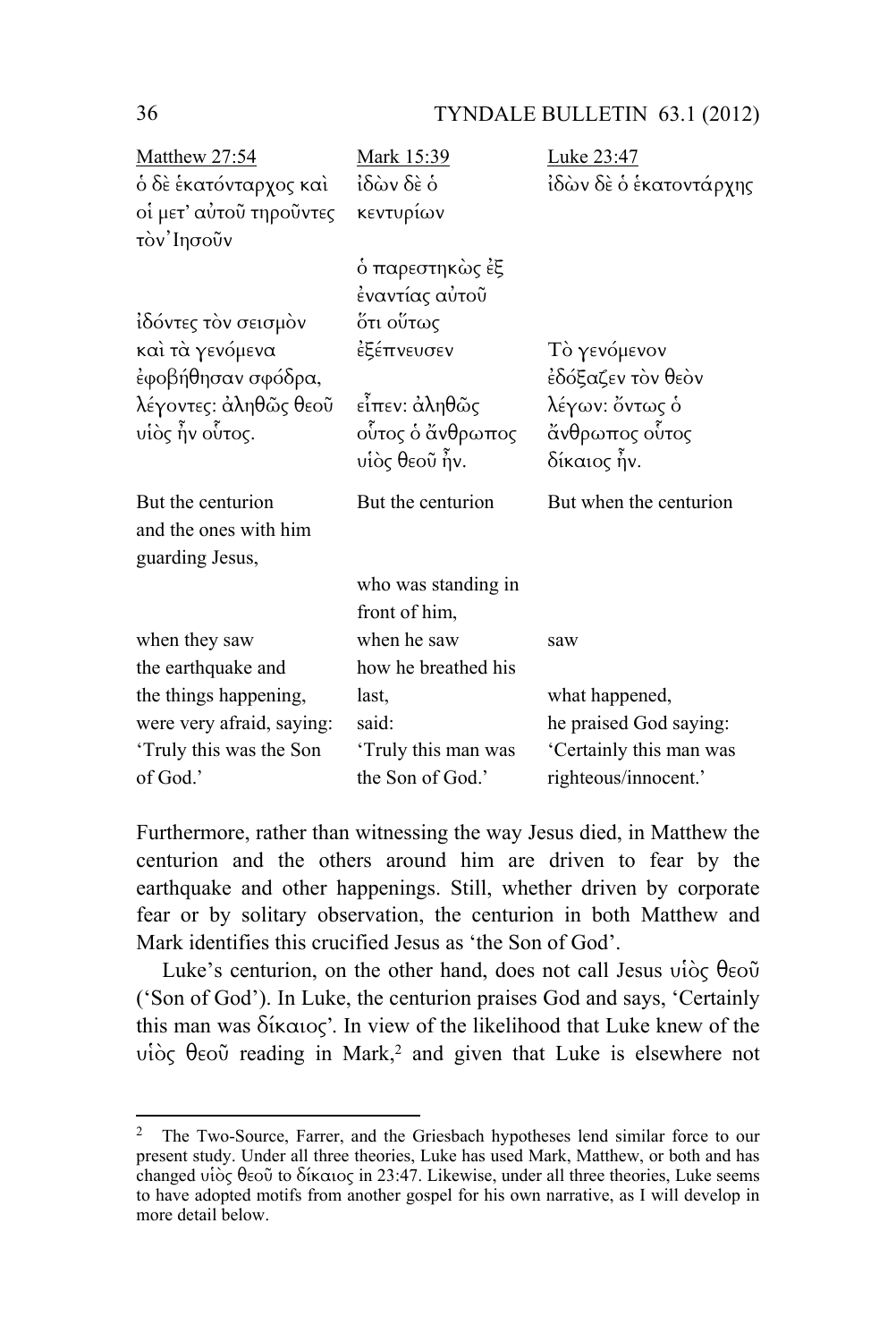averse to speaking of Jesus as υἱὸς θεοῦ, 3 his alteration from υἱὸς θεοῦ to δίκαιος is curious. By calling Jesus δίκαιος, the centurion could either be calling Jesus 'innocent' or, as this essay argues, be speaking of a deeper christological significance.4

Doble offers by far the most extended treatment of δίκαιος in Luke-Acts.<sup>5</sup> He too argues against reading the centurion's comment as only a confession of innocence. Doble suggests δίκαιος with reference to Jesus is not as a messianic 'title' or 'name', but as a 'descriptor' for the Messiah.6 His work on δίκαιος in Luke-Acts does much to prove the viability of reading δίκαιος as a christological statement. This essay largely agrees with Doble, but wishes to advance the case for a messianic tone to the centurion's confession in particular by focusing in on two of Doble's points while introducing three other points of evidence for reading the centurion's words as a climactic christological confession of this crucified Jesus.

Before tackling the issue at hand, three preliminary comments are in order. First, this essay intends to highlight a messianic facet to the centurion's confession of Jesus as δίκαιος, but we should not assume that innocence and this messianic reading are mutually exclusive. Marguerat, for example, posits that Luke intended ambiguity with the

<sup>&</sup>lt;sup>3</sup> Luke speaks of Jesus as νίὸς θεοῦ 12 times: Luke 1:35 (on the lips of an angel); 4:3, 9 (on the lips of  $\dot{\text{o}}$  διάβολος); 4:41, 8:28 (on the lips of demons); and 20:13 (in a parable, implying Jesus as the son of the master); 22:70 (before the Jewish council, Jesus answers in the affirmative, that he is indeed the Son of God)—see also 1:32 (son of the Most High—on the lips of an angel); 3:22 (God speaking: 'You are my beloved Son'); 9:35 (God speaking: 'This is my Son'); 10:22 (Jesus speaking of others' knowing both the Son and the Father); and Acts 9:20 (Paul's proclamation about Jesus). See also Matt. 2:15; 3:17; 4:3, 6; 8:29; 11:27; 14:33; 16:16, 27; 17:5; 21:38; 24:36; 26:63; 27:40, 43, 54; 28:19; Mark [1:1]; 1:11; 3:11; 5:7; 9:7; 13:32; 14:61; 15:39.

<sup>4</sup> For 'innocent', see RSV, NRSV, ESV, NASB, NET, NLT. The AV and NIV are the only major English translations to use 'righteous'. The NJB uses 'upright'. In German, the Einheitsübersetzung, Schlachter, and Zürcher Bibel use 'gerecht', while the older Luther Bible and subsequent revisions use 'fromm'. In Spanish, the Nueva Versión Internacional and Reina-Valera Actualizada use 'justo', the Biblia de Las Americas uses 'inocente', and the Nueva Biblia de Los Hispanos uses 'inocente' with 'justo' in parentheses. See also Doble's engagement with proponents of δίκαιος as 'innocent' (Peter Doble, *The Paradox of Salvation* [SNTSMS, 87; Cambridge: Cambridge University Press, 1996]: 70-92).

<sup>&</sup>lt;sup>5</sup> Doble, *Paradox*, 93-126.<br><sup>6</sup> Doble writes, "Title" suggests something more formal and consensual than is intended here; "name" signifies a word proper to its referent, as Χριστός soon became in the Christian tradition. "Descriptor" was intended to identify a word or phrase which, by its metaphorical or associative roots in Jewish scripture, elucidated Jesus' ministry and person for his followers' (Doble, *Paradox*, 157).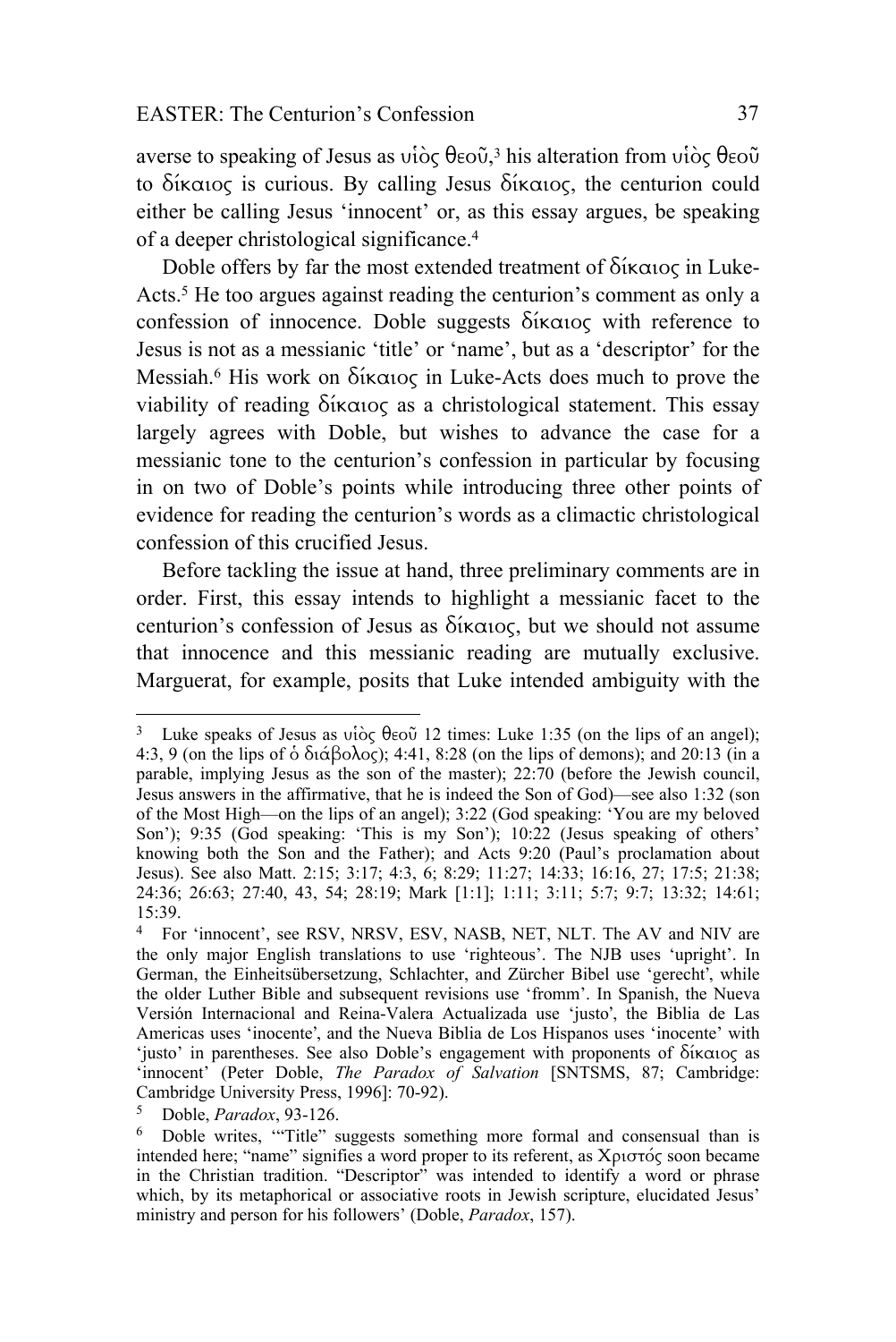confession, so that the meaning of Jesus' death would be understandable to both Greek and Jewish readers, who would recognise innocence and righteous sufferer implications respectively.7 Indeed, as Beck posits, a translation of 'righteous' in 23:47 will 'include the notion of innocence, but imply something more positive'.8 Likewise, Schmidt reads δίκαιος as 'innocent' in service of a scriptural apologetic for the Messiah: 'Just as it was necessary for the Messiah to suffer, Scripture also required that it be innocent suffering.<sup>39</sup> This essay, therefore, does not disagree with the messianic implications in 'innocent', nor does it argue that the centurion does not conceive of the crucified Jesus as 'innocent'. Rather, I highlight the messianic implications in play, lest interpreters miss a thrust of the centurion's confession by limiting its meaning to 'innocent' alone.

Secondly, I am associating the 'righteous sufferer' and the Isaian Suffering Servant with the Messiah. Marguerat reads the centurion's words in light of the suffering righteous one, but not christologically.<sup>10</sup> Likewise, Wolter finds a tradition of a suffering righteous one in δίκαιος in Luke 23:47, but he insists that no messianic title or attribute is in mind.11 However, the Christ is clearly depicted as the sufferer in Luke-Acts (Luke 24:26, 46; Acts 3:18; 17:3; 26:23). Therefore, for our purposes here I read the righteous sufferer as a christological figure, as this seems to be the case in Luke-Acts.12

Finally, in arguing for the centurion's confession as a messianic declaration, this essay fits among the current dispute over the interpretation of δίκαιος in early Christianity.<sup>13</sup> Our primary focus here

 $\overline{a}$ 

<sup>7</sup> Daniel Marguerat, *The First Christian Historian: Writing the 'Acts of the Apostles'*

<sup>&</sup>lt;sup>8</sup> Brian E. Beck, '*Imitatio Christi* and the Lucan Passion Narrative' in *Suffering and Martyrdom in the New Testament*, ed. William Horbury and Brian McNeil (Cambridge: Cambridge University Press, 1981): 42-43.

<sup>9</sup> Daryl Schmidt, 'Luke's "Innocent" Jesus: A Scriptural Apologetic' in *Political Issues in Luke-Acts*, ed. Richard J. Cassidy and Philip J. Scharper (Maryknoll, NY: Orbis, 1983): 117.

<sup>&</sup>lt;sup>10</sup> Marguerat, *First Christian Historian*, 69-70.<br><sup>11</sup> Michael Wolter, *Das Lukasevangelium* (HNT 5; Tübingen: Mohr Siebeck, 2008): 763.

<sup>&</sup>lt;sup>12</sup> There is insufficient evidence prior to the NT to equate the righteous sufferer with the Messiah, but this association within the NT is clear.<br><sup>13</sup> For treatments of a christological reading of δίκαιος, see Douglas A. Campbell,

<sup>&#</sup>x27;Romans 1:17 - A *Crux Interpretum* for the Πίστις Χριστοῦ Debate', *JBL* 113 (1994): 265-85; Richard B. Hays, *The Faith of Jesus Christ: The Narrative Substructure of Galatians 3:1-4:11* (2nd edn; Grand Rapids: Eerdmans, 2002): 134-38; Richard B.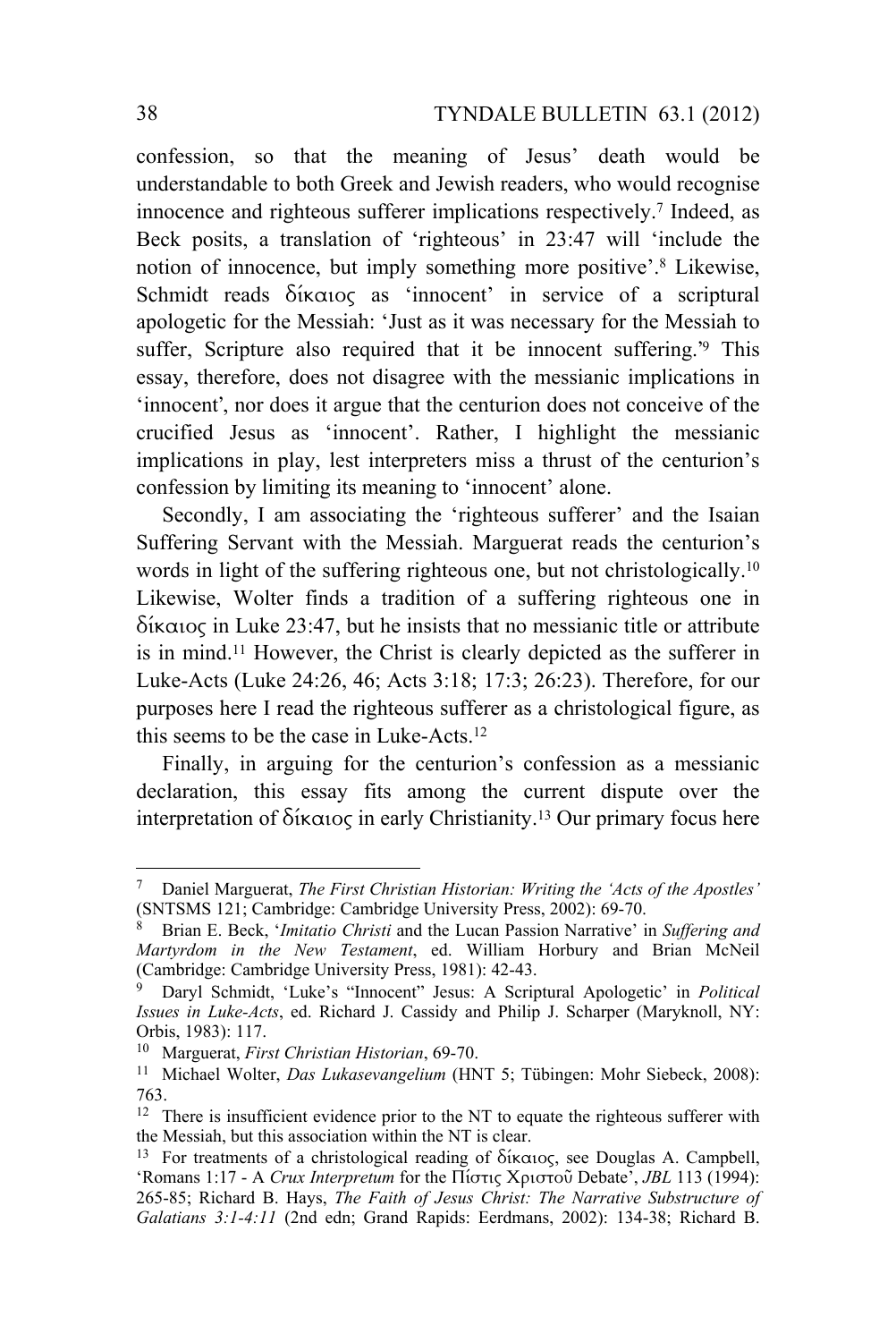is with how δίκαιος functions in Luke-Acts, and not so much with whether or not δίκαιος was a messianic term prior to or contemporary with Luke-Acts. As such, this essay does not intend to suggest that Luke implies a messianic sense with δίκαιος each time. Indeed, 23:47 is the first and only time δίκαιος is connected with Jesus in Luke's Gospel.14 However, in Acts, three of the six cases of δίκαιος are used in direct references to the Messiah.15 These three cases in Acts have an article while Luke 23:47 does not, but the presence or absence of the article should not cause concern. Grammarians have shown that the presence or absence of the article is not an infallible signal to the definite or indefinite quality of the word it modifies.16 Porter explains, 'In Greek the presence or absence of the article does not determine whether the substantive is particular or non-particular, categorical or individual. … Context of usage must decide'.17 Given the relatively small sample size of clearly messianic uses of  $\delta$ ίκαιος in Luke-Acts, Porter's call for argument from context is even more important. This essay, therefore, is an effort at reading contextually the anarthrous δίκαιος from the lips of the centurion in Luke's narrative world.

We turn first to the case for reading the centurion's statement as a declaration of Jesus' innocence, and then to advance our claim that Luke's centurion sees the crucified Jesus as the Messiah.

# **2. 'Certainly This Man Was Innocent': Evidence for the Centurion Proclaiming Jesus' Innocence**

Most commonly suggested rationales for reading the centurion's words as a confession of Jesus' innocence centre on an innocent martyr motif (often couched in political terms) in Luke's passion story.18 Talbert

Hays, *The Conversion of the Imagination: Paul as Interpreter of Israel's Scripture* (Grand Rapids: Eerdmans, 2005): 119-42.

<sup>14</sup> For δίκαιος elsewhere in Luke see: 1:6; 1:17; 2:25; 5:32; 12:57; 14:14; 15:7; 18:9; 20:20; and 23:50.

<sup>15</sup> Acts 3:14; 7:52; 22:14 (more on these below). For δίκαιος elsewhere in Acts see: 4:19; 10:22; and 24:15.

<sup>16</sup> For this reason, 'definite article' is a misnomer. The article should be called simply the 'article'. See Stanley E. Porter, *Idioms of the Greek New Testament* (2nd edn; Sheffield: JSOT Press, 1994): 103; Daniel B. Wallace, *Greek Grammar: Beyond the Basics* (Grand Rapids: Zondervan, 1996): 209.<br><sup>17</sup> Porter, *Idioms*, 105. Wallace, *Greek Grammar*, 243.<br><sup>18</sup> See, for example: Hanz Conzelmann, *The Theology of St. Luke* (Philadelphia:

Fortress, 1961): 83-87; Martin Dibelius, *From Tradition to Gospel* (London: James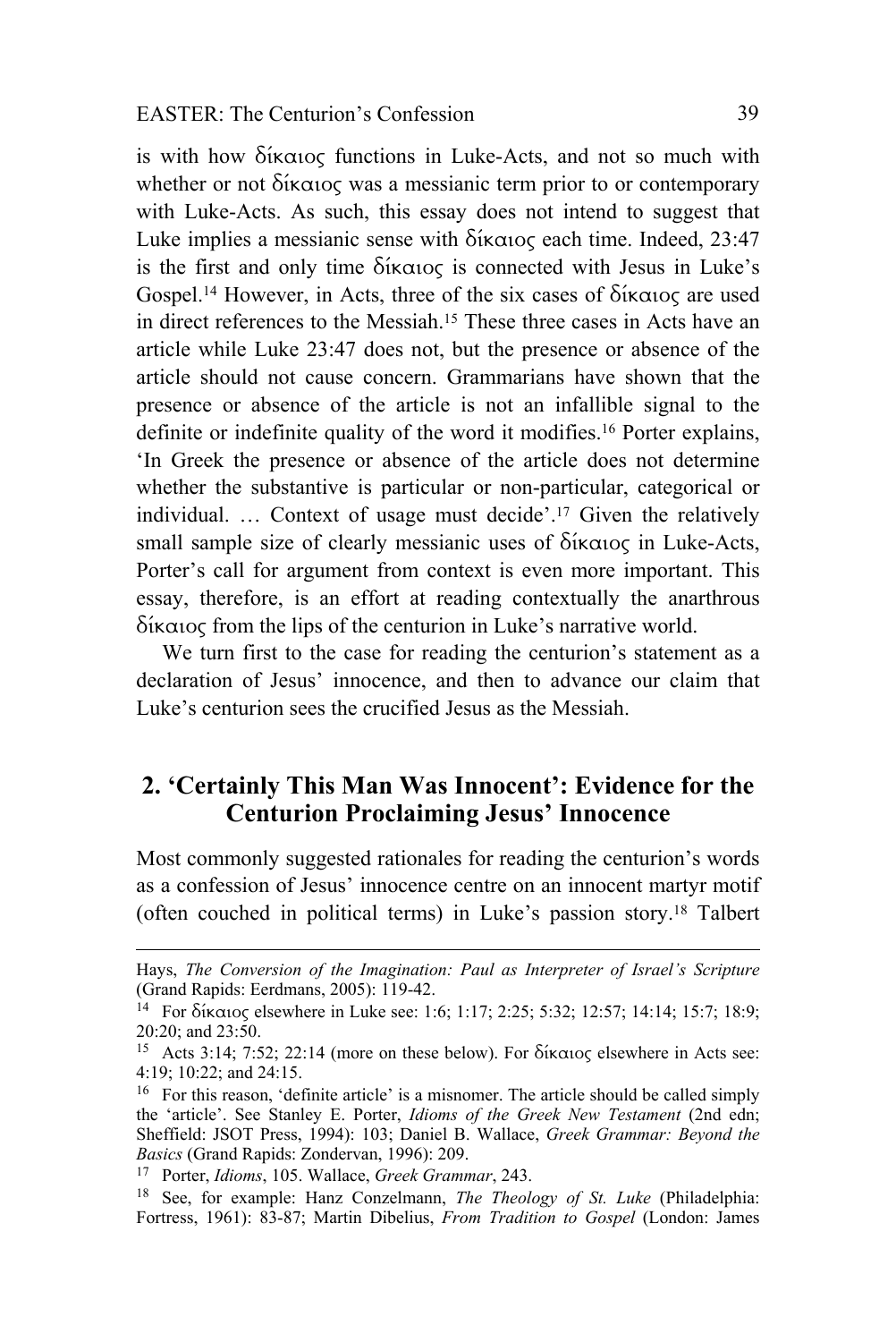summarises the political perspective: 'Whereas in the other synoptics the centurion was a christologist, in Luke he is an apologist.' 19 Similarly, Klein suggests that the centurion's words in Luke intend to distance Jesus from accusations of wrongdoing: Jesus did not die as a κακοῦργος ('criminal'; see Luke 23:32, 33, 39).20 Dibelius highlights a number of martyrological themes in Luke's passion narrative:

[T]he martyr was able by his attitude to convert opponents and the unprejudiced; Pilate asserts three times that he found no guilt in Jesus …; the women, who as onlookers take no part, are informed by Jesus that all this affects themselves and that their own fate is to be deplored; the martyr prays for the executioners, and promises to the penitent thief who confessed Him that he would share His own blessed martyr lot. He dies with an expression of reliance upon God on His lips, and in this way convinces the centurion by His patience.<sup>21</sup>

Furthermore, Dibelius contrasts Matthew's gospel, where the onlookers defiantly bring a curse upon themselves, with Luke's 'human and psychological presentation', where the onlookers are 'frightened by the martyr's blameless suffering', beat their chests, and go home.<sup>22</sup> In response, Karris names a number of features within so-called martyrological literature that are missing from Luke, such as the martyr's condemnation of his killers and a description of the martyr's

Clarke & Co., 1971): 201-203; Jerome Kodell, 'Luke's Theology of the Death of Jesus' in *Sin, Salvation, and the Spirit: Commemorating the Fiftieth Year of The Liturgical Press*, ed. Daniel Durken (Collegeville, MN: Liturgical, 1979): 223-25; Charles Talbert, *Reading Luke: A Literary and Theological Commentary on the Third Gospel* (New York: Crossroad, 1982): 219-25; Charles Talbert, 'Martyrdom in Luke-Acts and the Lukan Social Ethic' in *Political Issues in Luke-Acts*, ed. Richard J. Cassidy and Philip J. Scharper (Maryknoll, NY: Orbis, 1983): 99-109. For a similar reading, but one that does not see Luke making a political apologist move, see Schmidt, 'Luke's "Innocent" Jesus', 116-19.

<sup>19</sup> Talbert, *Reading Luke*, 225. Maddox calls into question the thesis of Luke as political apologist. He offers three reasons for doubting that Luke intended his work as a political apology: 'First, Luke-Acts in general makes much more sense as a work addressed internally to the church than as one addressed to imperial officials. Second, the elements alleged to be apologetic are not prominent enough in the whole scope and plan of the work to make this suggestion persuasive. Third, Luke's praise of the Empire and his promise that Christians will be obedient to it are not unqualified' (Robert Maddox, *The Purpose of Luke-Acts* [Edinburgh: T&T Clark, 1982]: 91-99, here 96).

<sup>20</sup> Hans Klein, *Das Lukasevangelium* (KEK; Göttingen: Vandenhoeck & Ruprecht, 2006): 714.

<sup>21</sup> Dibelius, *From Tradition to Gospel*, 202-203. 22 Dibelius, *From Tradition to Gospel*, 203.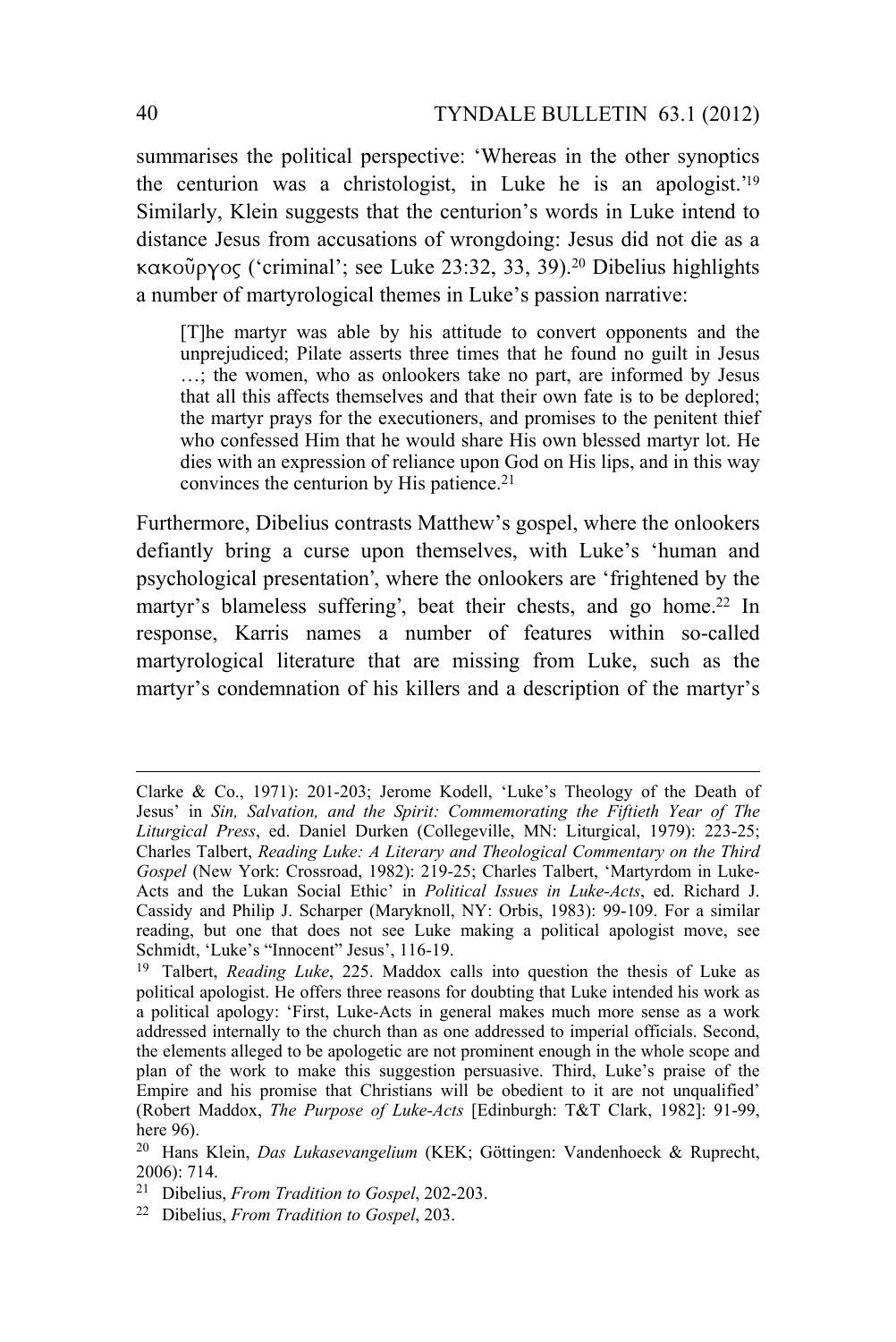physical pain.23 Karris also suggests that the martyrological reading fails to account for the rest of Luke's gospel and other motifs in the passion narrative.24

To be sure, Luke's passion narrative certainly maintains Jesus' innocence. Kodell notes 'several alterations' in Luke's passion story that 'throw into sharp relief' Jesus' innocence: Luke includes Pilate's (23:4, 14-15, 22), Herod's (23:15), and the criminal's (23:41) acknowledgements of Jesus' innocence (in none of these cases does Luke use δίκαιος).<sup>25</sup> However, Luke is not the only gospel with this concern. Both Matthew and Mark picture the chief priests looking for a false testimony against Jesus, but finding none (Matt. 26:59-60//Mark 14:55-56). Both give strong indications that Pilate was uncomfortable with declaring Jesus guilty. While Luke's Pilate asserts Jesus' innocence three times, Pilate in Matthew and Mark knows that jealousy motivated the charges against Jesus (27:18//15:10), Matthew and Mark both have Pilate ask, 'Why, what evil did he do?' (27:23//15:14), and Pilate in Matthew washes his hands saying, 'I am innocent of this man's blood' (27:24).

Even if Luke is more explicit about Jesus' innocence than the other Synoptics, the other two gospels certainly leave readers with no doubt that Jesus is an innocent man. We may ask, then, whether a desire to establish further Jesus' innocence in Luke adequately accounts for his change from υἱὸς θεοῦ to δίκαιος in Luke 23:47. If Luke were only trying to highlight Jesus' innocence with the centurion's words, then Luke's modification of '[a] son of God' to 'innocent' reads like an anticlimactic statement of the obvious,26 while abandoning a theme by which he is not embarrassed (namely, Jesus as the Son of God). Therefore, a christological reading of δίκαιος may be in order.

<sup>23</sup> Robert J. Karris, 'Luke 23:47 and the Lucan View of Jesus' Death', *JBL* 105 (1986): 65-74, esp. 69.

<sup>24</sup> Karris suggests one such motif is Jesus' relationship with the Father (Karris, 'Luke 23:47 and the Lucan View of Jesus' Death', 69).

<sup>25</sup> Kodell, 'Luke's Theology of the Death of Jesus', 224. Kodell also suggests parallels between Stephen's martyrdom (Luke 23:34, 46 and Acts 7:54-60). For further reflection on this comparison, see also Talbert, 'Martyrdom in Luke-Acts and the Lukan Social Ethic', 100.

<sup>26</sup> So Beck: 'With the rest of the Gospel before us we hardly need reassurance that Jesus was innocent' (Beck, '*Imitatio Christi* and the Lucan Passion Narrative', 41-42).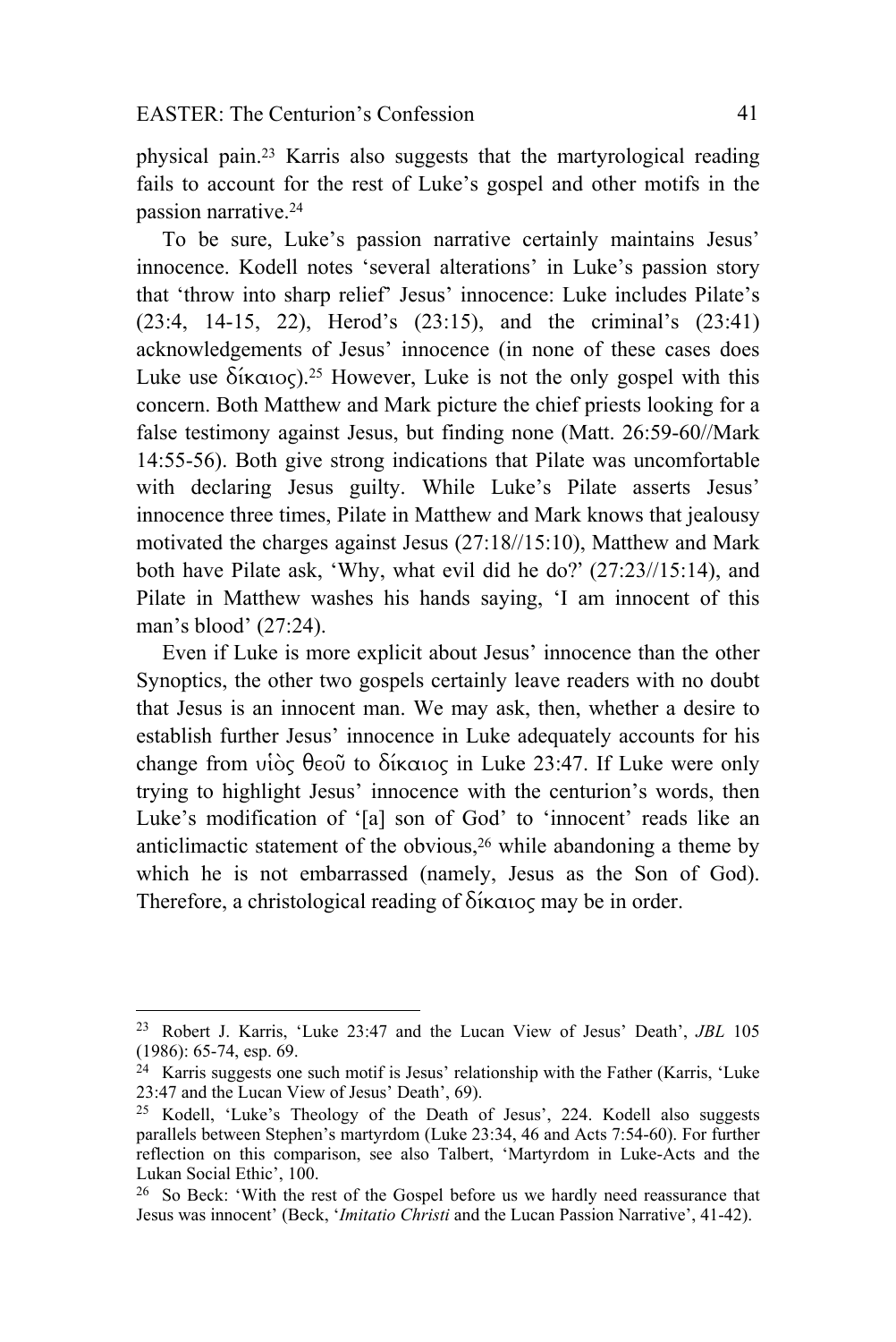# **3. 'Certainly This Man Was Righteous': Toward a Messianic Reading of the Centurion's Confession**

We turn now to five points that suggest a messianic reading, the second and last of which I develop alongside Doble. The other three observations are additional indications that Luke uses the centurion's confession to make a messianic statement.

#### *3.1 Centurions and Luke's Narrative*

This reading of δίκαιος in Luke 23:47 is a literary-theological proposition rather than a historical assertion. The historical plausibility is not the concern of this essay, but rather the meaning of δίκαιος in Luke's presentation. Nevertheless, the question still remains whether a centurion in Luke's narrative world could confess this Jesus as Messiah.

In addition to the centurion at the cross, two other important centurions appear in Luke-Acts.27 These three centurions form a 'narrative chain' linking people of exemplary faith.28 The first centurion appears in Luke 7:1-10, in the story where Jesus heals the centurion's slave from a distance. The Jewish elders whom the centurion sent spoke highly of him as one who cared for the nation and built a synagogue (7:5). This centurion claimed to be unworthy for Jesus to come under his roof (7:6). Whether the centurion's comment in this case was motivated by his understanding of Jewish purity codes is not the main question. Luke is concerned to highlight the centurion's faith, and Jesus' reaction solidifies that point: 'I tell you, not even in Israel have I found such faith' (7:9). While this centurion does not explicitly confess Jesus as Messiah, Jesus' words about the centurion in Luke 7:9 are a strong indication of this centurion's faith.

The other major centurion outside of the passion narrative is Cornelius in Acts 10. Cornelius is depicted as a God-fearer whose prayers to God and charitable gifts to others 'ascended as a memorial before God' (Acts 10:2-4). Cornelius is the key figure who helps Peter

 $27$  These are not the only centurions to appear in Luke-Acts, but the three who have the most significant implications for our study. Outside of Luke 7, Luke 23, and Acts 10, centurions appear in Acts 22, 24, and 27. All of these centurions appear in the Pauline captivity narrative. Still, even these centurions who accompany Paul are put in a positive light, as they 'constantly play the role of protectors to the apostle who is threatened' (Marguerat, *First Christian Historian*, 53 n. 27). 28 Marguerat, *First Christian Historian*, 52-53.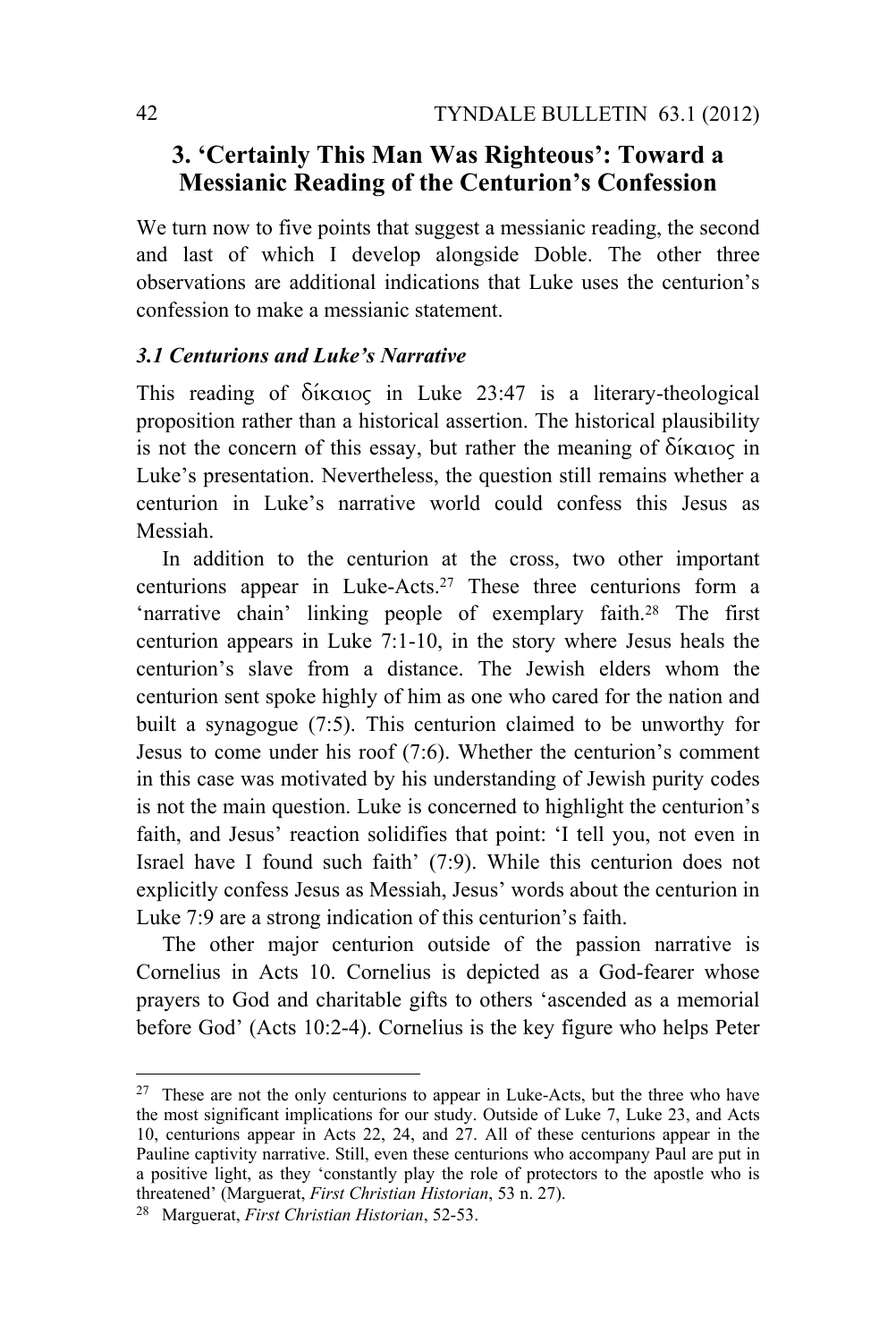realise God's wider mission. Upon meeting Cornelius, Peter says, 'I truly understand that God shows no partiality, but in every nation anyone who fears him and does what is right is acceptable to him' (10:34-35). This final major centurion in the narrative of Luke-Acts culminates the chain that, according to Marguerat, has three effects: '(a) it creates the continuity between the meeting of Peter and Cornelius and an action of Jesus; (b) it legitimates the favour of God towards Cornelius by the positive construction of the character of the "centurion"; (c) it prepares for the shock of the opening up of salvation to the Gentiles' 29

As with the centurion in Luke 7, Cornelius does not explicitly refer to Jesus as the Messiah; but more so than the story in Luke 7, this centurion in Acts 10 is swept into the widening move of the Spirit. While Peter is speaking to Cornelius and the other Gentiles with him, the Holy Spirit comes over those listening (10:44). This event offers a sure sign to the circumcised onlookers that the Spirit had been poured out even among the Gentiles (10:45). Recognising this movement of the Spirit among the Gentiles, Peter advises them to be baptised in the name of Jesus Christ (10:48). This baptism implies a messianic association, given that the baptism is in the name of Jesus *Christ*. Therefore, both the centurion in Luke 7 and Cornelius in Acts 10 function as prime examples of faith.

In line with the positive characteristics ascribed to other centurions in Luke-Acts, Luke's centurion at the cross serves as another Gentile who recognises something significant in Jesus, a significance that perhaps reaches beyond political innocence.

### *3.2 Jesus as the Messianic* Δίκαιος *in Acts*

Doble treats δίκαιος in Acts, and a few additional comments press further for a messianic reading of the centurion's confession in Luke 23:47.30 As mentioned above, Acts has three explicit cases where Jesus as Christ is connected with δίκαιος. Assuming an ongoing narrative in Luke-Acts, the centurion at the cross could be the first to use δίκαιος as a messianic confession about Jesus. Although readers of Luke have not yet encountered Acts' uses of δίκαιος, these later uses in Acts demonstrate retrospectively the import of the centurion's confession in

 $\overline{a}$ 

<sup>29</sup> Marguerat, *First Christian Historian*, 53. 30 Doble, *Paradox*, 127-60.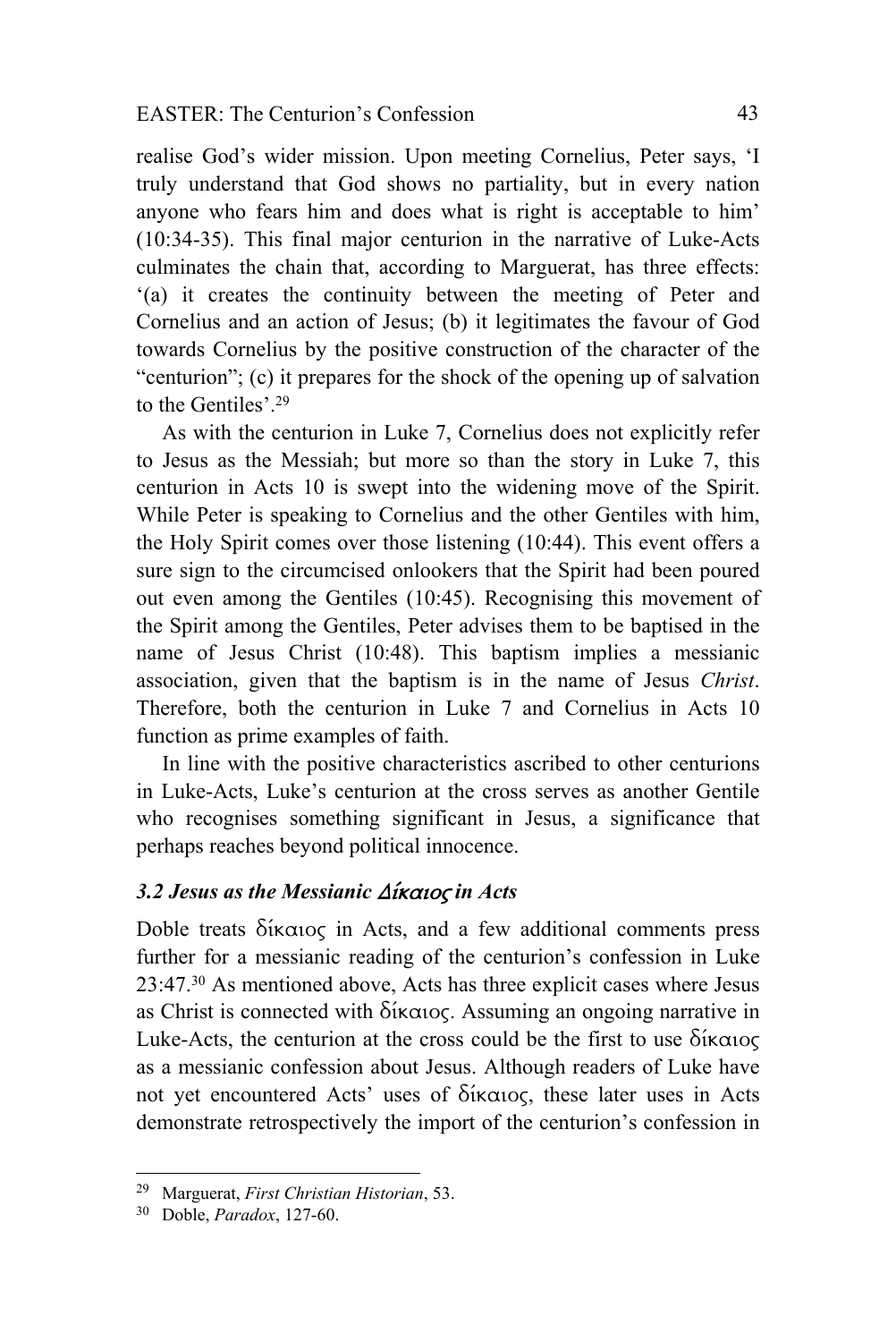Luke 23:47 and help illumine the possible christological nuance in the words from the centurion at the cross.

In Acts, the first use of δίκαιος of Jesus appears in Acts 3, where Peter calls Jesus the Holy and Righteous One:

The God of Abraham and Isaac and Jacob, the God of our fathers, glorified his servant Jesus, whom you handed over and rejected in the presence of Pilate, after he had decided to release him. But you rejected the Holy and Righteous One (τὸν ἅγιον καὶ δίκαιον) and asked for a murderer to be given to you. But you put to death the pioneer of life whom God raised from the dead, of which we are witnesses.  $(3.13-15)$ 

Peter depicts Jesus as God's servant who was handed over. The irony of an innocent man's being exchanged for a murderer is not to be missed, but the force of Peter's rebuke goes deeper than this ironic observation. That δίκαιος in this case is more than 'innocent' is suggested by the collocation with  $\dot{\text{o}}$   $\text{Gy}_1 \text{O}(\text{C}^2)$  ('the holy one') and the subsequent description of τὸν ἅγιον καὶ δίκαιον as the 'pioneer of life' who was raised. This language in Acts also has hints of an Isaian Suffering Servant narrative, which is addressed below. For now, we see Peter's speech in Acts 3 as a clear connection between δίκαιος and Jesus as Messiah.

Second, Stephen in Acts 7 calls Jesus ὁ δίκαιος: 'Which of the prophets did your fathers not persecute? They also killed those who foretold the coming of the Righteous One (τοῦ δικαίου), whose betrayers and murderers you have now become' (7:52). The close association between 'coming' and Jesus in Stephen's speech is another christological theme in Luke-Acts which may suggest a messianic reading of δίκαιος. In Luke 7, John the Baptist's messengers are sent to ask Jesus, 'Are you the coming one (ὁ ἐρχόμενος) or should we wait for another' (7:19, 20; see also Matt. 11:3)? Likewise, Jesus is lauded as 'the King who comes (ὁ ἐρχόμενος) in the name of the Lord' in Luke 19:38 (see also Matt. 21:9; Mark 11:9). Given this messianic appropriation of 'the coming one', Luke's close connection between 'coming' and δίκαιος in Acts 7 is another factor supporting a christological reading of Luke 23:47.

Finally, the third use of δίκαιος in reference to Jesus appears in Acts 22:14. Paul is recalling his commissioning, and he describes coming to Ananias after meeting Jesus on the Road to Damascus. Ananias said to (then) Saul: 'The God of our ancestors has appointed you to know his will and to see the Righteous One (τὸν δίκαιον) and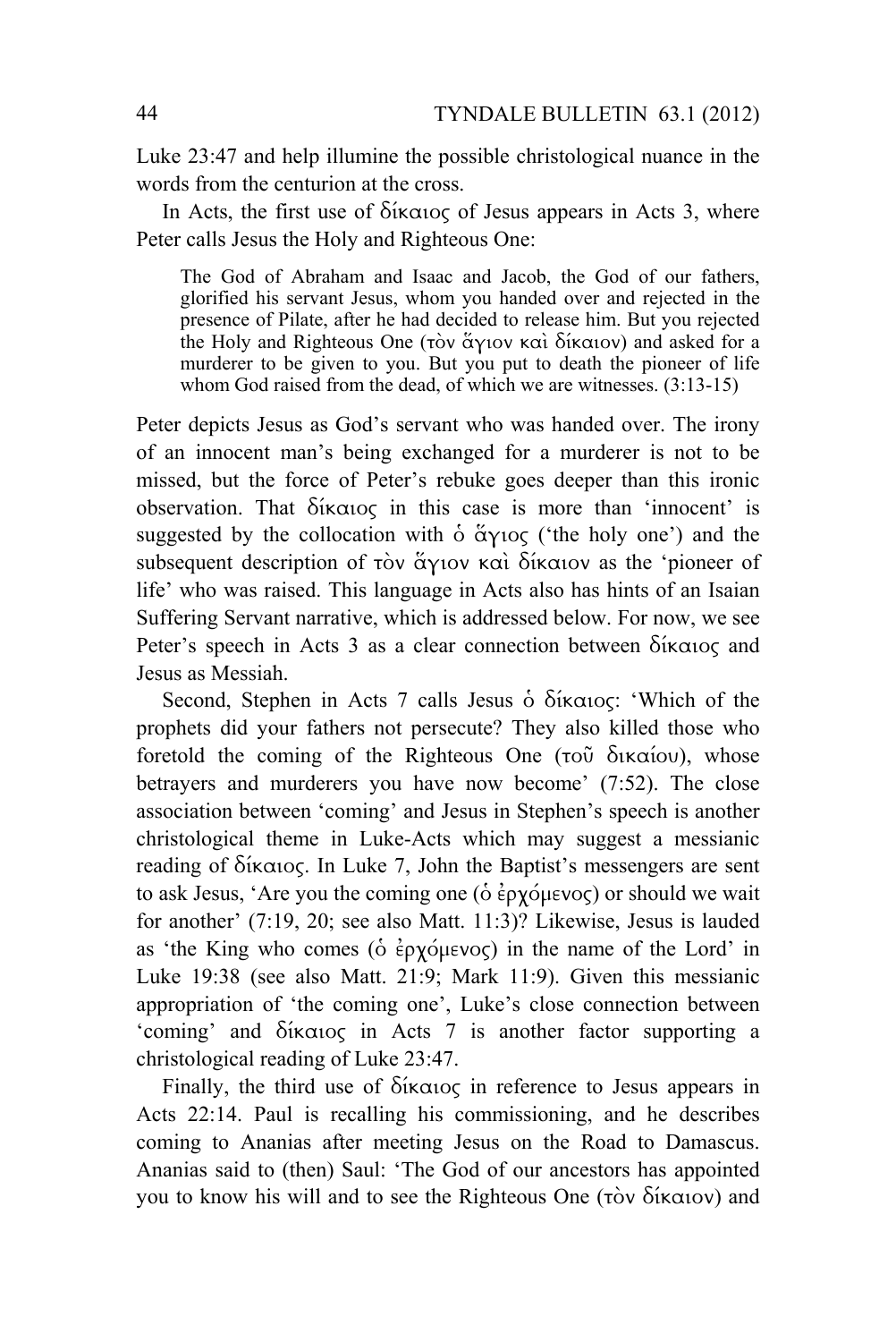hear a voice from his mouth' (22:14). Jesus is unequivocally called  $\dot{\text{o}}$ δίκαιος, and once again with a fuller connotation than politically innocent. Here ὁ δίκαιος is depicted as the God-sent one who will speak, as the Christ is so described (Luke 24:19, 26-27; perhaps also Acts 3:22-23; 7:37).

These three cases in Acts show a definite messianic sense behind δίκαιος. Δίκαιος in these cases carries a stronger connotation than mere innocence. Furthermore, especially with the first two examples, δίκαιος is mentioned along with other christological motifs (the Suffering Servant and the coming one). While we need not backload all of the significance of δίκαιος from later in Acts onto the centurion's words in Luke 23:47, the messianic appropriation of δίκαιος in the three places in Acts suggests that the centurion's confession in Luke 23:47 may be the first in a building association between Jesus and δίκαιος as Messiah in Luke-Acts.

# *3.3 Parallels with an Isaian Suffering Servant Motif in Luke's Passion Narrative*

A martyrdom motif—as many supporters of the 'innocent' reading find—may be in Luke's passion story, but Jesus as an innocent martyr is not the only motif in play. Luke's passion narrative has hints of an Isaian Suffering Servant motif, where the servant is called δίκαιος (Isa. 53:11).31 Beck and Doble both understand Wisdom (especially 2:12- 20) and the Psalms (Doble only) as the model from which Luke derived his use of δίκαιος, but here I argue that Isaian parallels are stronger for our consideration of δίκαιος than Beck and Doble grant.32 Nevertheless, in pressing for the presence of Isaian Servant parallels, we need not deny the presence of echoes from the Psalms or Wisdom. Indeed, it is quite possible that all three backgrounds informed Luke's narrative.33 Here I highlight only Isaian Servant parallels in the Lukan

<sup>&</sup>lt;sup>31</sup> To be sure, innocence and the Isaian Suffering Servant are not mutually exclusive, given that the Servant in Isaiah is clearly innocent (Isa. 53:9). On Jesus' innocence as further evidence of the Isaian Servant motif in Luke, see Robert F. O'Toole, 'How Does Luke Portray Jesus as Servant of YHWH?', *Biblica* 81 (2000): 328-46, esp. 331- 32. Once again, therefore, I am not arguing that the centurion in Luke 23:47 does *not*

<sup>&</sup>lt;sup>32</sup> Beck, '*Imitatio Christi* and the Lucan Passion Narrative', 45-46; Doble, *Paradox*, *passim*; Peter Doble, 'Luke 24.26, 44 - Songs of God's Servant: David and His Psalms in Luke-Acts', *JSNT* 28 (2006): 267-83.<br><sup>33</sup> So Green in his review of Doble: 'it is not evident why Luke's notion of "the

Righteous One" must have been informed by only one source of [*sic*] model' (Joel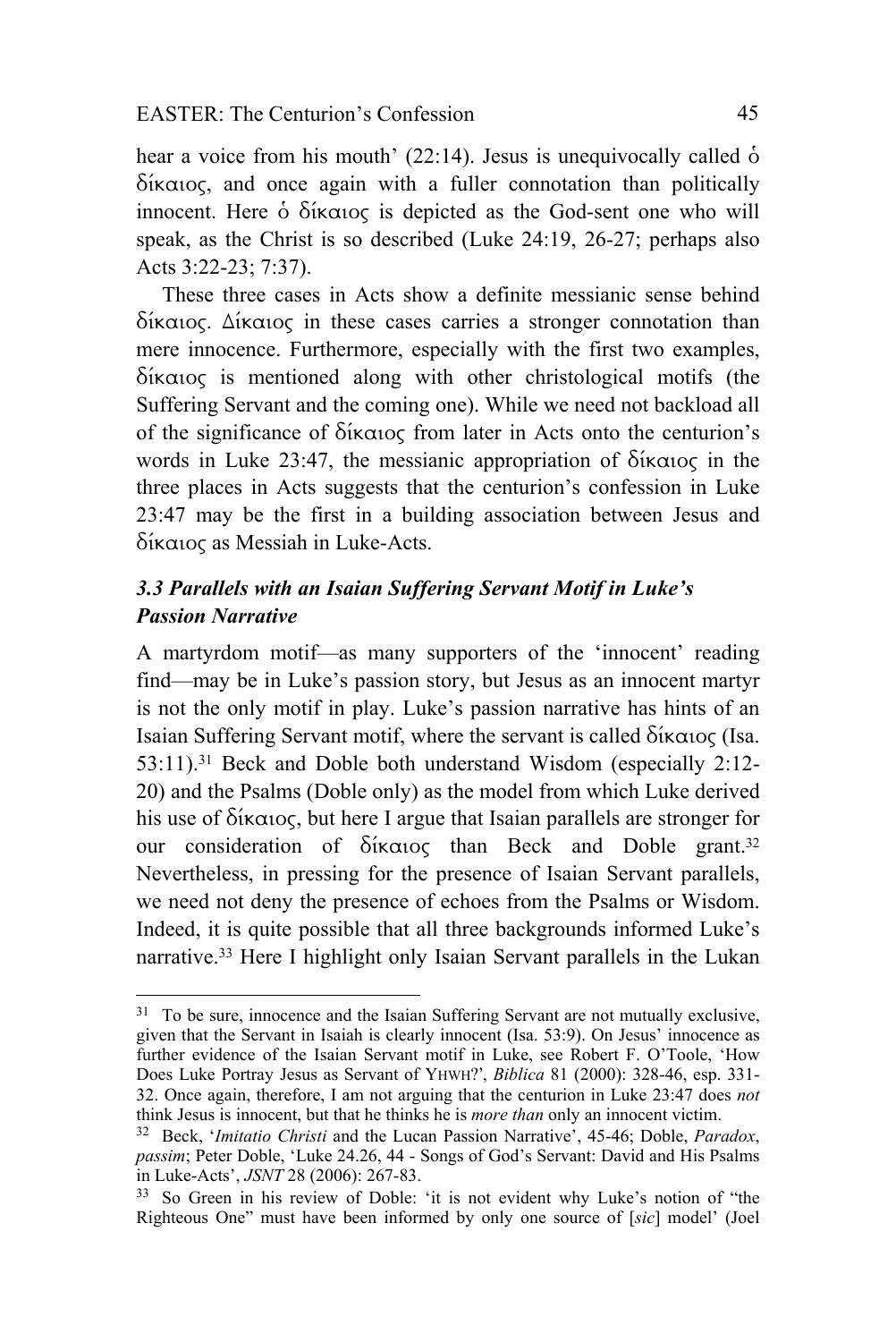passion narrative that may (perhaps alongside the Psalms and Wisdom) elucidate our reading of the centurion's confession.34

Isaian Servant parallels appear in all three Synoptic Gospels.35 Luke is also not unique in his appropriation of this servant theme, and may have adopted it from Mark and/or Matthew. To illustrate this point, we follow Marcus' findings with respect to Isaian Servant parallels in Mark's Gospel: 36

| Mark                   |                                | Isaiah   |
|------------------------|--------------------------------|----------|
| $14:10-11, 18, 41-42,$ | handing over                   | 53:6, 12 |
| 44; 15:1, 10, 15       |                                |          |
| 14:24                  | blood poured out for many      | 53:12    |
| 14:61; 15:5            | silence before accusers        | 53:7     |
| 14:65                  | spitting, slapping             | 50:6     |
| 15:5, 39               | amazement of nations and kings | 52:15    |
| $15:6 - 15$            | criminal saved, innocent man   | 53:6, 12 |
|                        | delivered to murder            |          |

Although Marcus does not press these parallels into Matthew, each of the Isaian parallels that he highlights in Mark also appears in Matthew's gospel:

| Matthew                |                           | Isaiah   |
|------------------------|---------------------------|----------|
| $26:14-16, 21, 45-46,$ | handing over              | 53:6, 12 |
| 48; 27:2, 18, 26       |                           |          |
| 26:28                  | blood poured out for many | 53:12    |
| 26:63; 27:14           | silence before accusers   | 53:7     |
| 26:67                  | spitting, slapping        | 50:6     |
|                        |                           |          |

Green, 'Review of Peter Doble, *The Paradox of Salvation: Luke's Theology of the* 

<sup>&</sup>lt;sup>34</sup> A number of interpreters understand Luke to be portraying Jesus as the Isaian Servant. See, for example: David Seccombe, 'Luke and Isaiah', *NTS* 27 (1981): 252- 59, esp. 255-59; Joel Green, 'The Death of Jesus, God's Servant' in *Reimaging the Death of the Lukan Jesus*, ed. Dennis D. Sylva (Frankfurt am Main: Anton Hain, 1990): 18-28; O'Toole, 'How Does Luke Portray Jesus as Servant of YHWH?', 328-46; Peter Mallen, *The Reading and Transformation of Isaiah in Luke-Acts* (LNTS 367; London: T&T Clark, 2008): 123-31, 152-53.

<sup>35</sup> Stuhlmacher has argued that Jesus understood himself in light of Isaiah 53, and so the christological appropriation of Suffering Servant themes may not be the gospelwriters' invention (Peter Stuhlmacher, 'Isaiah 53 in the Gospels and Acts' in *The Suffering Servant: Isaiah 53 in Jewish and Christian Sources*, ed. Bernd Janowski and Peter Stuhlmacher (Grand Rapids: Eerdmans, 2004): 147-62).

<sup>36</sup> Joel Marcus, *The Way of the Lord: Christological Exegesis of the Old Testament in the Gospel of Mark* (Louisville: Westminster/John Knox, 1992): 189.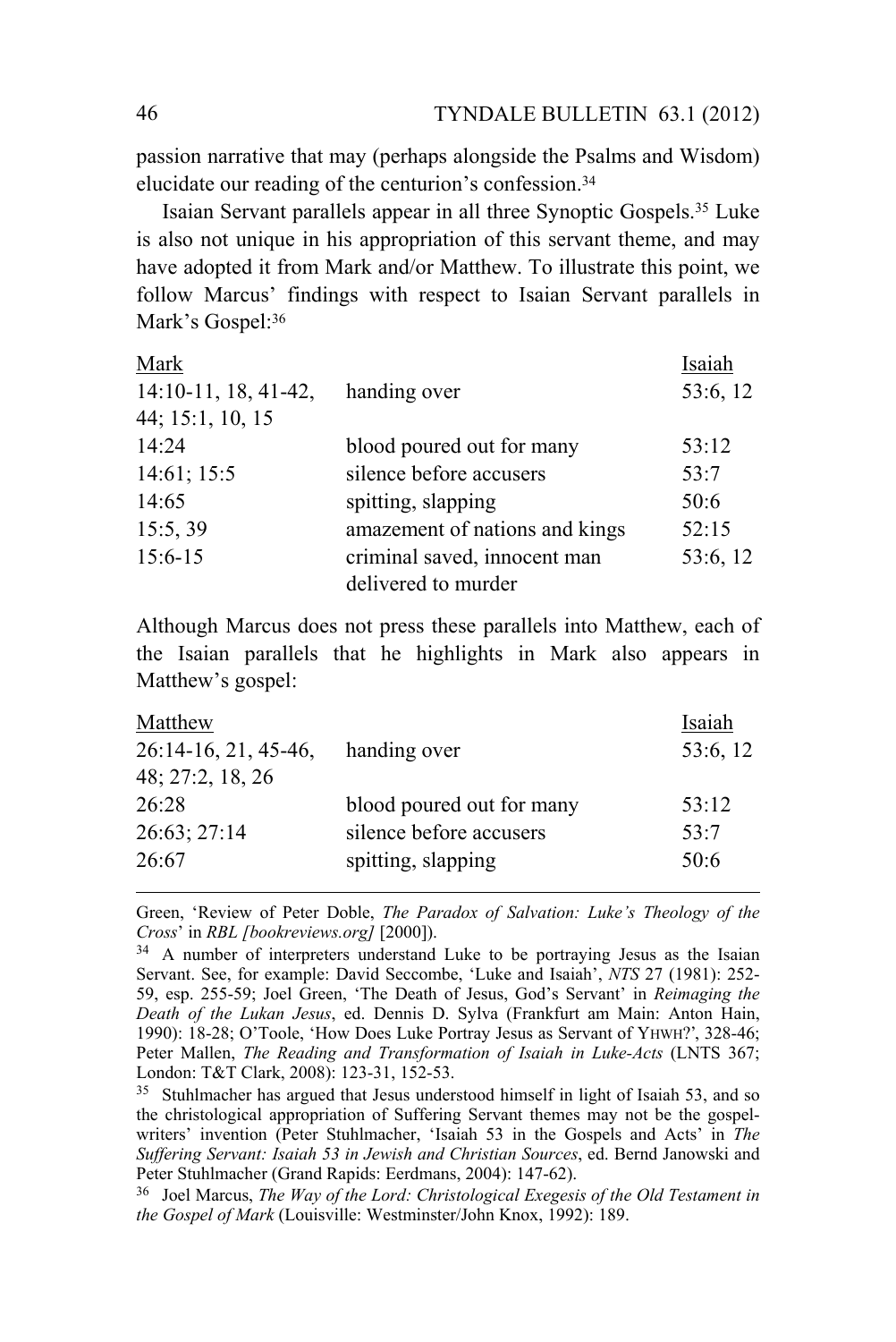| 27:14,54     | amazement of nations and kings | 52:15    |
|--------------|--------------------------------|----------|
| $27:15 - 26$ | criminal saved, innocent man   | 53:6, 12 |
|              | delivered to murder            |          |

Assuming Markan priority, Matthew appears to have adopted from Mark each of these Isaian parallels into his passion narrative.

Similarly, Luke has adopted this motif, albeit not at every point. Luke has one or two significant omissions. Adapting Marcus' table to Luke, we see that Luke does not include an explicit reference to Jesus' expiatory blood sacrifice at the supper $37$  and he does not include the image of Jesus' mockers spitting at him:38

| Luke                 |                                   | Isaiah   |
|----------------------|-----------------------------------|----------|
| $22:4-6, 21-22, 48;$ | handing over                      | 53:6, 12 |
| 23:1, 25             |                                   |          |
| $\lceil$ ?]          | blood poured out for many         | 53:12    |
| 23:9                 | silence before accusers           | 53:7     |
| 22:63-64             | (beating only) spitting, slapping | 50:6     |
| 23:47                | amazement of nations and kings    | 52:15    |
| $23:18-25$           | criminal saved, innocent man      | 53:6, 12 |
|                      | delivered to murder               |          |

Luke's gospel includes two particular elements that are absent in Matthew and Mark. First, Jesus in Luke 22:37 alludes to Isaiah 53:12: 'For I tell you that it is necessary for this Scripture to be fulfilled in me, namely: "And he was reckoned with transgressors." For what was written about me has its completion.' Green suggests that Isaiah 53:12 in Luke becomes 'a general allusion to Jesus' passion'.39 Indeed, Jesus is in fact 'reckoned with transgressors' both in his switch with Barabbas and in his death between two criminals 40

<sup>&</sup>lt;sup>37</sup> Although Luke does not mention Jesus' expiatory sacrifice at the Supper, διακονῶν ('serving') occurs three times in the scene (22:26-27), where Jesus tells his disciples, 'I am among you as the one who serves ( $\delta$  διακονῶν).' This service entails Jesus' suffering, as the bread and cup he serves are his body given and his blood poured out (22:19-20) (O'Toole, 'How Does Luke Portray Jesus as Servant of YHWH?',  $337$ ).

<sup>38</sup> Jesus in Luke does, however, expect to be spat upon: 'For he [the Son of Man] will be handed over to the Gentiles and will be mocked and mistreated and spat upon (ἐμπτυσθήσεται)' (18:32). On points of connection between Luke 18:32-33 and Isa. 50:6, see O'Toole, 'How Does Luke Portray Jesus as Servant of YHWH?', 330. 39 Green, 'The Death of Jesus, God's Servant', 22-23.

<sup>40</sup> Mark L. Strauss, *The Davidic Messiah in Luke-Acts* (JSNTSup 110; Sheffield: Sheffield Academic Press, 1995): 331.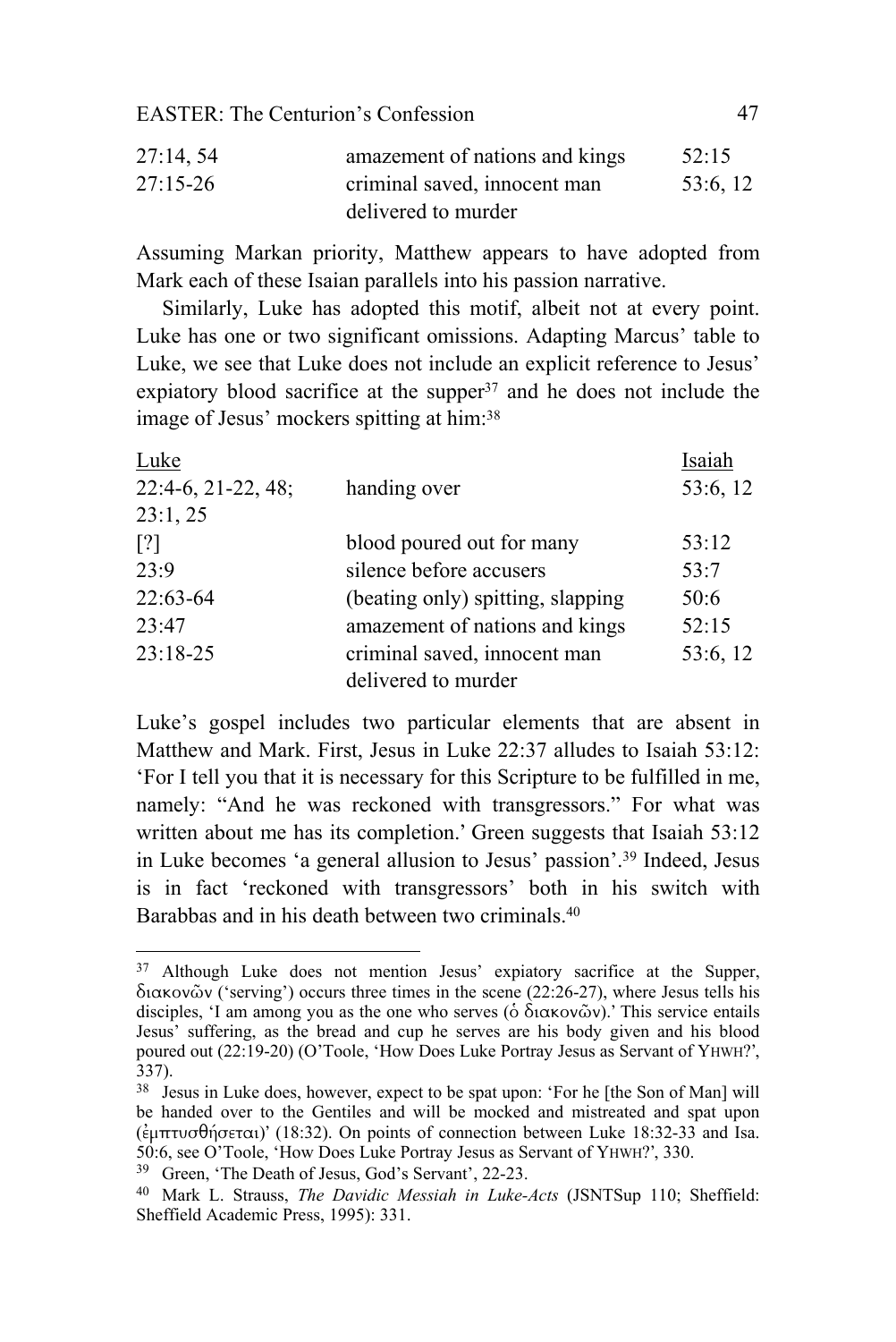Second, Jesus is (mockingly) called 'the Chosen One' on the cross in Luke 23:35, when the onlookers sneered at Jesus saying, 'He saved others; let him save himself, if this is the Christ of God, the Chosen One (ὁ ἐκλεκτός).' Jesus is also called ὁ ἐκλεκτός in Luke 9:35, but this time from the lips of God in the transfiguration. Matthew and Mark do not include this language in their accounts (Matt. 17:5; Mark 9:7). Jesus as ὁ ἐκλεκτός may recall Isaiah 42:1, where God's servant is described as God's chosen one (δ έκλεκτός μου).<sup>41</sup>

Luke also connects Jesus to the Suffering Servant in Acts 3:13-16 and 8:32-33.42 As noted above, Doble discounts any allusion to Isaiah's Servant in Acts 3, arguing instead for δίκαιος in Wisdom as the source text,<sup>43</sup> but we can allow both passages as potential backgrounds.<sup>44</sup> Although Doble has questioned it, parallels to the Isaian Servant are striking. As Strauss writes, 'The whole conceptual framework of the [Acts 3] passage points in this direction, with verbal parallels present in the glorification (ἐδόξαζεν, v. 13; Isa. 52:13), the "delivering up" (παρεδώκατε, v. 13; Isa. 53:6, 12) and the righteous suffering (δίκαιον, v. 14; Isa. 53:11) of God's "servant" (τὸν παῖδα αὐτοῦ, v. 13; Isa. 52:13).' 45 The Isaian Suffering Servant is even clearer in Acts 8, where Luke employs a Suffering Servant text in the encounter between Philip and an Ethiopian eunuch.46 Luke leaves his readers with no doubt that the slaughtered sheep in Isaiah 53:7-8 and Acts 8:32-33 is Jesus the Christ.47

<sup>&</sup>lt;sup>41</sup> Strauss, *The Davidic Messiah in Luke-Acts*, 331.<br><sup>42</sup> See also Acts 3:26; 4:27, 30, where Jesus is called God's servant ( $\pi\alpha\tilde{i}\zeta$ ).<br><sup>43</sup> For his treatment of Acts 3:14 in particular, see Doble, *Paradox*, 151-5

Ps. 2, but nevertheless emphasises, 'This, however, only serves to illustrate an important point: unlike us the NT writers were not interested in clearly differentiated OT title-themes. They believed in the essential unity of OT theology so that ultimately the messianic son of Ps. 2 and the suffering παῖς of Isaiah are identical' (Seccombe, 'Luke and Isaiah', 255-56).

<sup>45</sup> Strauss, *The Davidic Messiah in Luke-Acts*, 331. See also Green, 'The Death of Jesus, God's Servant', 20-21; and Mallen, *The Reading and Transformation of Isaiah in Luke-Acts*, 126-27.<br><sup>46</sup> For a response to Hooker with respect to the Suffering Servant in Acts 8, see

Mikeal C. Parsons, *Luke: Storyteller, Interpreter, Evangelist* (Peabody, MA: Hendrickson, 2007): 95-107.

<sup>47</sup> So Koet: 'In Acts 8 Luke makes quite explicit what is hinted at in Luke 22: Jesus is modelled after the Suffering Servant' (Bart J. Koet, 'Isaiah in Luke-Acts' in *Isaiah in the New Testament*, ed. Steve Moyise and Maarten J. J. Menken (Edinburgh: T&T Clark, 2005): 89). See also O'Toole, 'How Does Luke Portray Jesus as Servant of YHWH?', 328-46.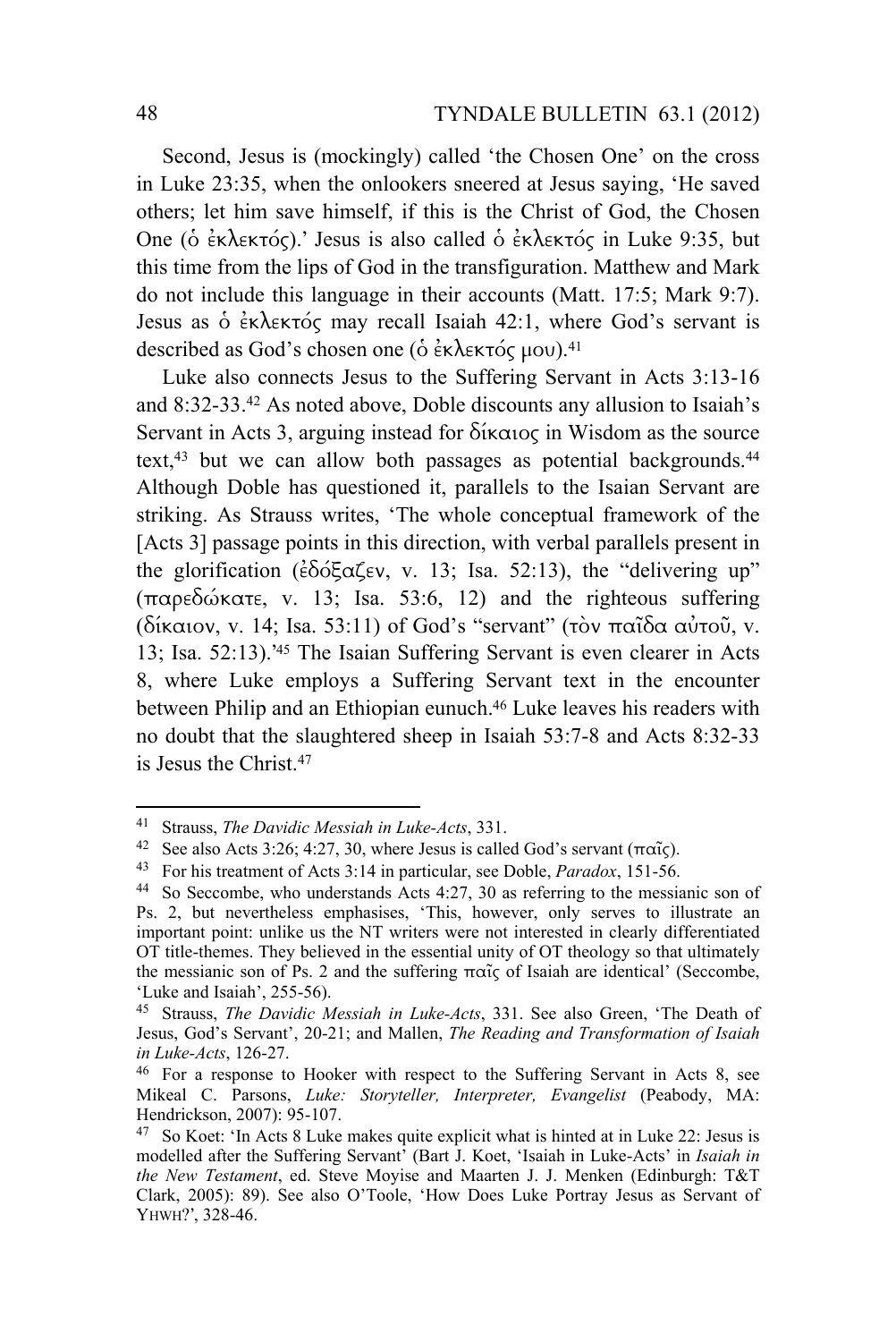Therefore, Luke knows of a Suffering Servant narrative both in his passion story and in Acts. The Suffering Servant is innocent, but he is more than an innocent martyr. This messianic Suffering Servant in Luke-Acts is called δίκαιος in Isaiah 53:11, and our reading of the centurion's confession in Luke 23:47 can reflect this christological notion of δίκαιος.

#### *3.4 The Other Crucified Criminals in Luke's Passion Narrative*

Another significant variation between Luke's passion narrative and the narratives in Mark and Matthew involves the criminals on the cross. All three gospels picture Jesus between two robbers  $(\lambda \eta \sigma)$  in Matthew and Mark) or criminals (κακοῦργος in Luke). Luke is the only one who depicts a messianic challenge from the criminals. Mark's gospel features the robbers in only one verse (15:27), and they offer no insulting words.48 Instead, in Mark, the only insults come from those passing by. In Matthew 27:44, both robbers hurl insults at Jesus, but readers do not know what they say.49

In Luke's account, Jesus as Christ is a central question. The scene in Luke depicts bystanders sneering at Jesus saying, 'Let him save himself, if he is the Christ of God, the chosen one' (23:35). One of Luke's criminals on the cross derides Jesus: 'Are you not the Christ? Save yourself and us' (23:39). The other criminal, however, appears to recognise that Jesus is indeed the Christ. He sees that Jesus is innocent (he says that Jesus did nothing wrong), but he sees in Jesus something more than mere innocence, as evidenced by his confident request: 'Jesus, remember me when you come into your kingdom' (23:42). Luke's readers are left with a sense of something larger than the death of an innocent person when Jesus answers, 'Truly I tell you, today you will be with me in Paradise'  $(23:43)$ .<sup>50</sup> Luke is the only gospel that includes this interchange between Jesus and the criminal. As Moessner writes, 'Coupled with the "evil doer's" confession from the cross, the

<sup>48</sup> The strongest manuscript evidence suggests the fulfilment of messianic prophecy as told in 15:28 is a later scribal addition.

<sup>49</sup> Matthew says that the robbers were using the same words as the other onlookers, who challenge whether Jesus is in fact 'the Son of God' (27:39-43).

 $50$  If there be any doubt, the whole land goes dark (23:44) and the temple veil is ripped in two (23:45) immediately following Jesus' promise.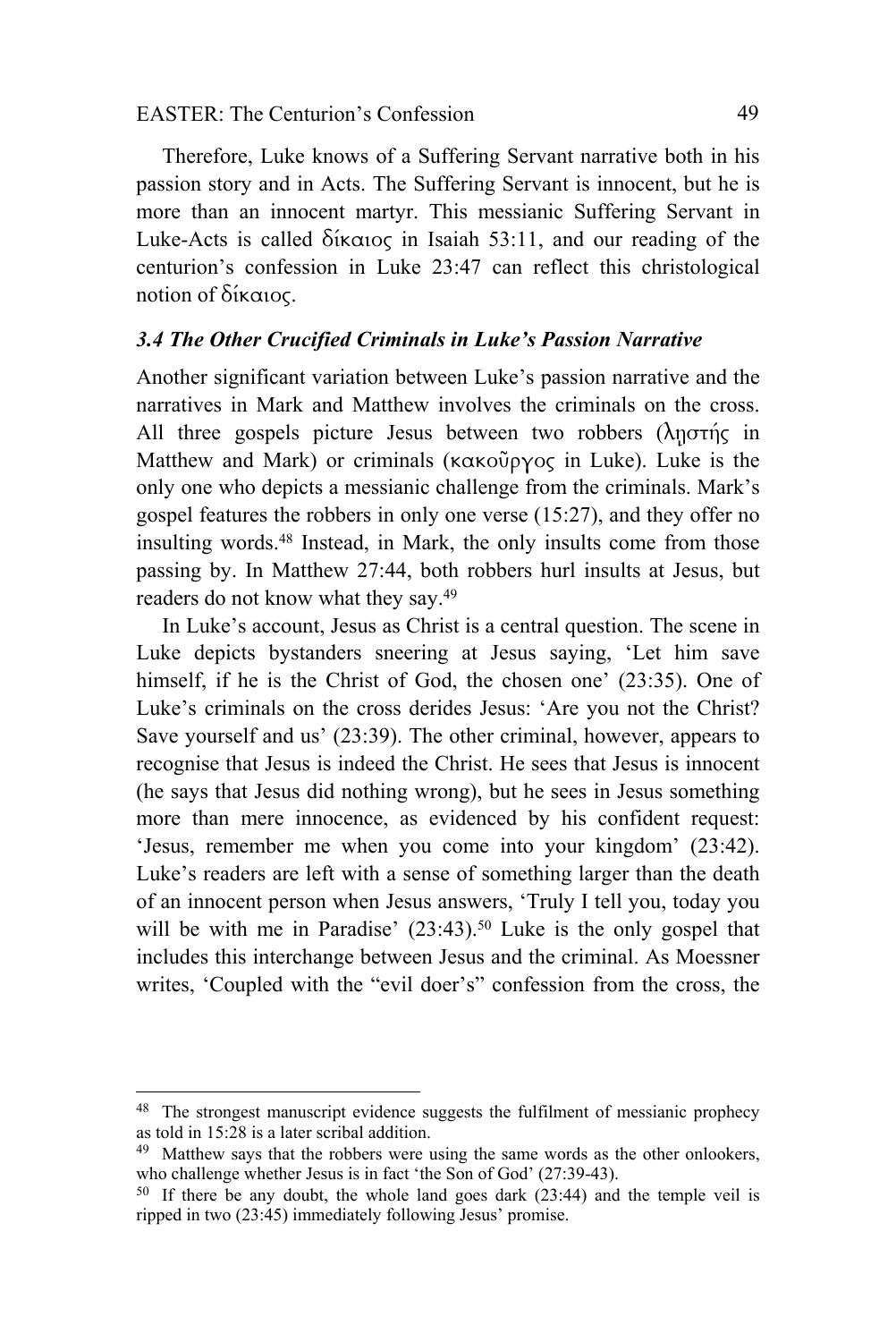linkage for Luke's auditors with the suffering righteous of the Psalms and *the* righteous servant of Isaiah 40-55 could hardly be missed'.<sup>51</sup>

Read alongside Mark and Matthew, the extent to which Luke's gospel employs the criminals in his story to make christological claims becomes that much clearer. In keeping with what the others say in challenge to and response to Jesus as Messiah, it is more likely that Luke's centurion uses δίκαιος christologically. In agreement with the criminal who asked Jesus to remember him, the centurion recognises Jesus as more than an innocent victim.

#### *3.5 The Centurion's Reaction in Luke: 'He Praised God'*

Finally, Luke's centurion is the only one said to react with praise. Mark's centurion says, 'Truly this man was the Son of God' after seeing how Jesus breathed his last breath. Matthew's centurion says 'This man was the Son of God' after being driven to fear by the earthquake and other things happening. Luke's centurion notices a singular happening ( $iδ$ *ων* $... τὸ γενόμενον),<sup>52</sup> but then praises God$ (ἐδόξαζεν τὸν θεόν)53 and says, 'Certainly this man was δίκαιος.'

By 'praising God' (ἐδόξαζεν τὸν θεόν), the centurion reacts in the same way as others before him upon seeing God at work (Luke 2:20; 5:25-26; 7:16; 13:13; 17:15; 18:43; Acts 4:21; 11:18; 13:48; 21:20). Marshall finds theological import in the reaction, but he still opts for an innocent martyr reading: '[T]his is a favourite Lucan reaction to a revelation of divine power and mercy, and the estimate of Jesus which follows can be regarded as praise to God for the way in which Jesus died. In the death of Jesus the centurion sees the sacrifice of a martyr who has perished innocently.' 54 Marshall's conclusion, however, appears disconnected from his observation. After all, as Beck asks,

<sup>51</sup> David P. Moessner, 'Reading Luke's Gospel as Ancient Hellenistic Narrative: Luke's Narrative Plan of Israel's Suffering Messiah as God's Saving "Plan" for the World' in *Reading Luke: Interpretation, Reflection, Formation*, ed. Craig G. Bartholomew et al. (Scripture and Hermeneutics Series, 6; Grand Rapids: Zondervan, 2005): 125-54, here 146 (italics his).

<sup>52</sup> It is unclear what Luke's centurion noticed, but as Stenschke notes, he 'surely a) perceived the three hours of darkness during the brightest hours of the day [Luke 23:44], b) witnessed Jesus' manner of suffering this most cruel punishment and c) heard his *loud* cry before his death: "Father, into your hands I commend my spirit" (Luke 23:46)' (Christoph W. Stenschke, *Luke's Portrait of Gentiles Prior to Their* 

<sup>&</sup>lt;sup>53</sup> On εδόξαζεν τὸν θεόν in Luke-Acts, see Doble, *Paradox*, 25-69.<br><sup>54</sup> I. Howard Marshall, *The Gospel of Luke* (NIGTC; Grand Rapids: Eerdmans, 1978): 876.